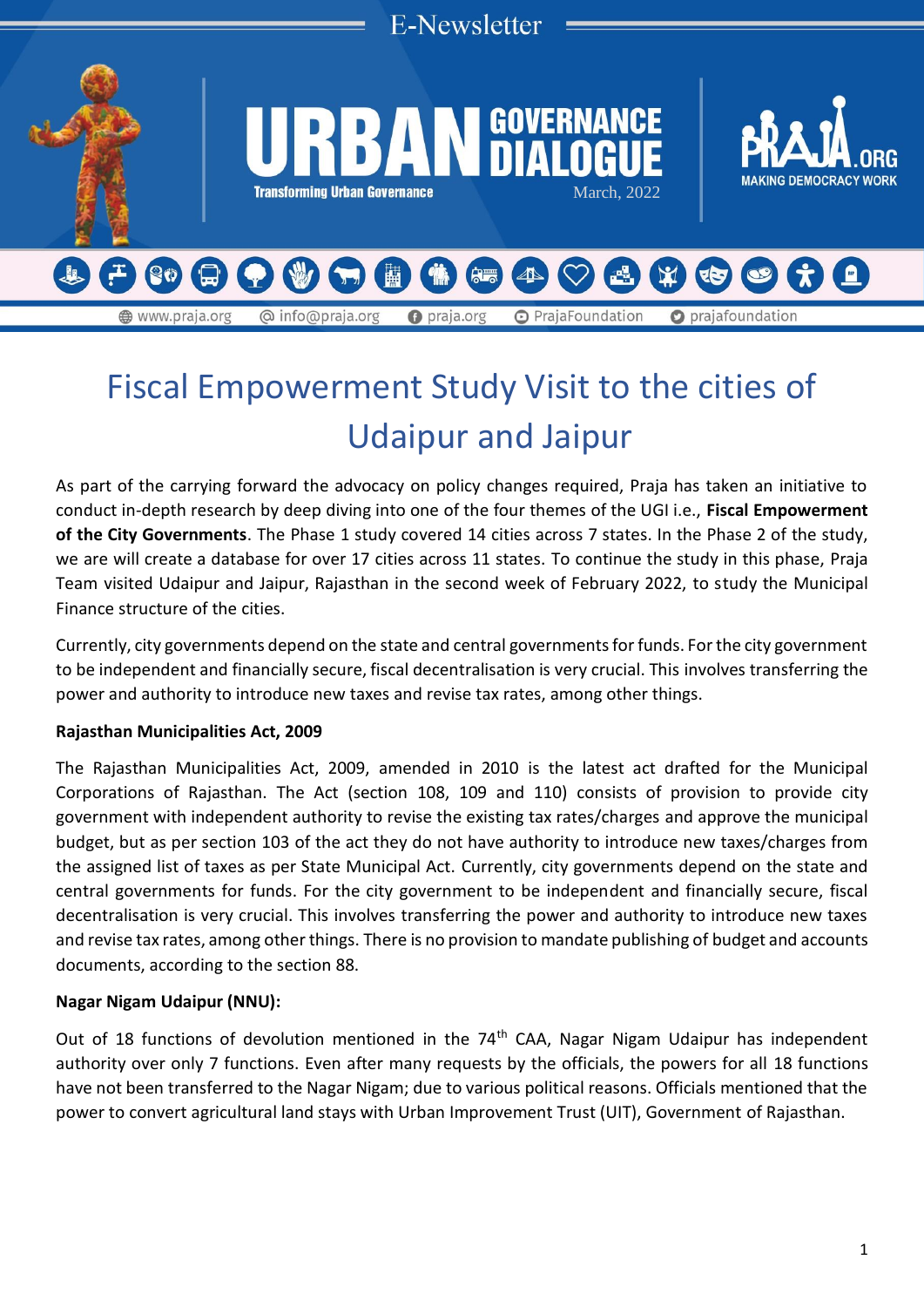# Praja Foundation

Even though UD Tax (Property Tax) is the main source of revenue for any city government, for Udaipur, the authority for any decision making regarding it is under the preview of the State Government. Nagar Nigam Udaipur (NNU) does not have the authority to change or revise the tax rates. The UD tax rate was last revised in 2007.

Nagar Nigam Udaipur (NNU) has been collecting property tax based on the last survey conducted in 2005. In August 2020, NNU signed a contract with private company -



Sparrow Softech Pvt. Ltd. for 'Urban Development Tax Coverage & Collection'. The role of Sparrow Softech is to conduct and collect Urban Development Tax and Property Survey including issuance of Notice & Bills, with Technical Handholding support in updating of Urban Development Tax Demand, Collection, Registers etc. for Nagar Nigam Udaipur for the next 10 years after completion of survey work.

Currently, the project is in the Phase of conducting survey. A total of 35 tax collectors and 35 surveyors, are accompanied by city government officials to survey each property in the city. In addition to this publicprivate partnership, based on the detailed information collected during survey, each property will be assigned a Unique ID enabled with a QR code. This code will help identify taxes and user charges imposed on the particular household. It will also identify what services are due and send advance notifications via SMS or email. The aim of this project is to create an integrated dashboard with 100% corrected Demand Register Data.

Sparrow Softech has also developed a mobile and online portal where all the details with pictures of a property are captured. Citizens can login to view the information and also self-assess the property.

As Udaipur city majorly depend on grants and funds for revenue generation, NNU has taken a step to provide for itself and become self-sufficient for the revenue collected. For the same, the tourist city plans to impose a tax on the rent payed by the guests for their hotel rooms. Similarly, Udaipur is also developing the ancient infrastructure with underground water pipes and drainage lines; which seemed an impossible task for The Walled City of Udaipur.

# **Jaipur Municipal Corporation (Greater) (JMC):**

Similar to Nagar Nigam Udaipur, Jaipur Municipal Corporation Greater has only 6 functions devolved. Additionally, the funds transferred from the state and central government for various development schemes is not sufficient to meet the requirements of the city. Jaipur city heavily depend on the funds and grants transferred by the state and central government. One reason for it can be the lack of powers devolved. City government in Jaipur, has got autonomy power to levy taxes subject to the approval of the state government. Multiple agencies: Jaipur Development Authority (JDA), Jaipur Municipal Corporation (greater and heritage) and Rajasthan Housing Board undertake and planning and development of the city. Rajasthan State Government has defined Property Tax as Urban Development Tax. Therefore, the rules and processes are formed by the state government and the city government only need to implement it without having any decision making powers in the matter.